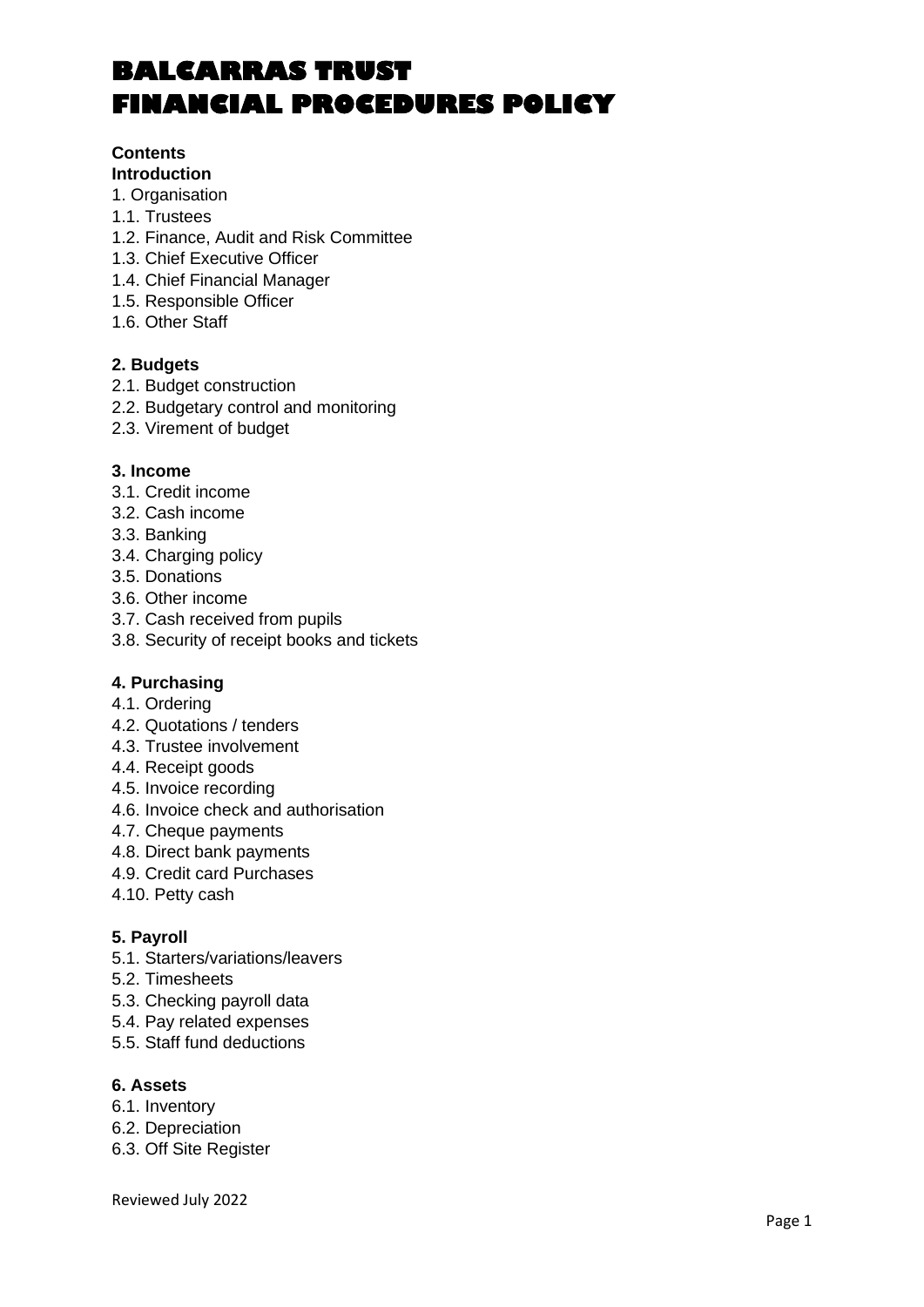### **7. Register of pecuniary and other interest**

7.1. Persons to be included

7.2. Interest to be recorded

## **Introduction**

This manual is designed to define the procedures and controls relating to the financial management of Balcarras Trust Schools concerning income, expenditure and resources. The procedures and controls set out on the following pages are currently in force but are subject to amendment as future changes of a statutory or other nature may dictate.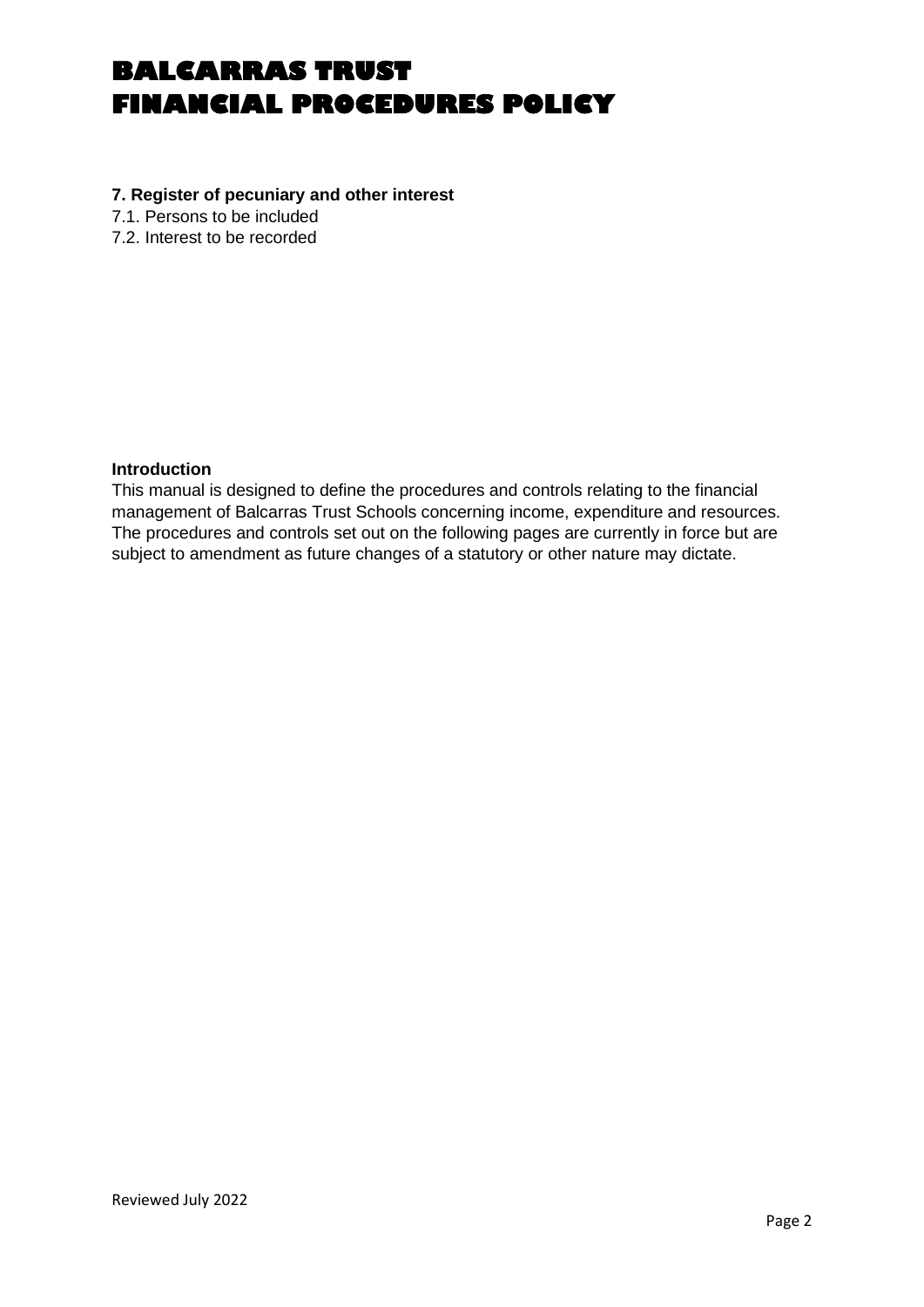## **1. Organisation**

## **1.1. The Trustees**

The Trustees have overall responsibility for the administration of the Trust's finances, compliance with the Funding Agreement and the Academies Trust Handbook. The main responsibilities include:

- Ensuring the funding is used for the purposes intended
- Approval of the annual budget
- Appointment of the Chief Executive Officer (CEO)/Headteachers
- Appointment of the Chief Financial Officer (CFO) in conjunction with the CEO
- Appointment of auditors
- Review and approval of the annual report and accounts

## **1.2. Finance, Audit and Risk Committee**

Much of the day to day financial management and monitoring is delegated to the Finance, Audit and Risk Committee (FAR Committee) within the detailed terms of reference. The FAR Committee of Balcarras Trust also includes the scope of an Audit Committee as defined by the Academies Trust Handbook. The main responsibilities of the FAR Committee include:

- To oversee the annual budget setting
- Annually recommend to the Trustees an agreed financial plan for the coming year
- Regularly review the Trust's performance against the current year's financial plan, and take such corrective or preventative actions as may be required to ensure compliance with the planned budget, and Government legislation
- Ensure that resources are allocated in line with the strategic priorities defined in the Trust's development plan.
- Ensure that full and efficient use is made of all the Trust's assets and financial resources
- The Trust delivers 'value for money' from our budget
- Proposals and plans for premises spending are specifically discussed and monitored, specifically via each school's senior team, which will give regular reports to the FAR Committee
- Determine the written description of financial systems and procedures
- Determine matters relating to lettings outside normal school hours in accordance with Trustees' delegated responsibilities
- Determine insurance arrangements

## **1.3. Chief Executive Officer**

The Chief Executive Officer, who is appointed as the Accounting Officer, has overall responsibility for the Trust, including financial activities. Much of the financial responsibility is delegated to the Chief Financial Officer, but the Chief Executive Officer still retains responsibility for:

- Ensuring regularity and propriety
- Ensuring prudent and economical administration
- Avoidance of waste and extravagance
- Efficient and effective use of available resources

Reviewed July 2022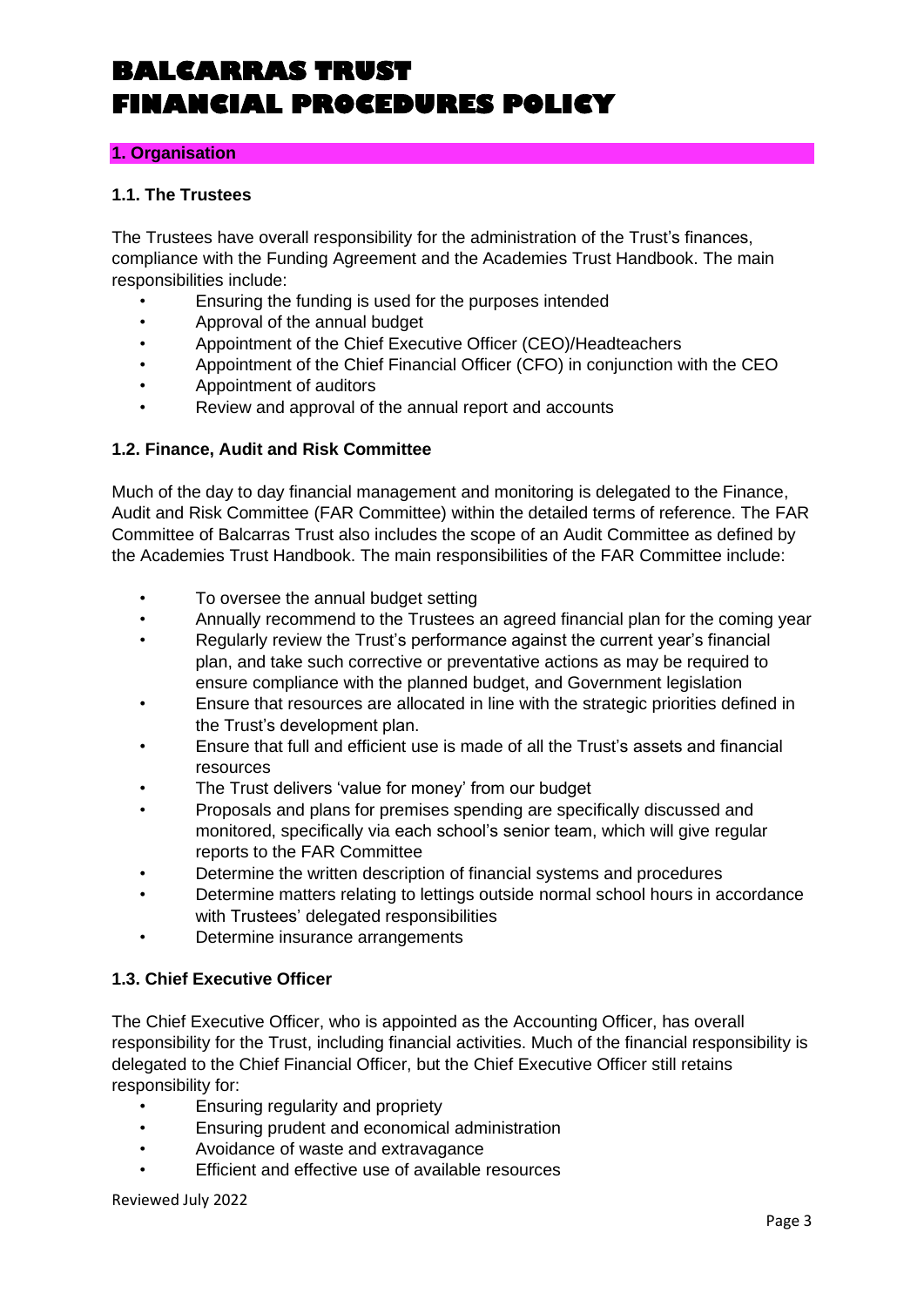• The day to day organisation, staffing and management of the Trust

## **1.4. Chief Financial Manager**

The Chief Financial Officer works in close collaboration with the Chief Executive Officer and is responsible to the governing body via the Finance, Audit and Risk Committee and full Trustees meetings. The main responsibilities are:

- Day to day management of financial issues including staffing and operation of the finance system
- The management of the Trust financial position at a strategic and operational level within the framework of the Finance Policy and Academies Handbook
- Ensuring the annual accounts are properly presented and supported by the financial records and systems
- Preparation of interim financial reports
- Approval of orders up to £50,000, in conjunction with budget holders
- Ensuring the required returns are sent in to the Department for Education in line with timetables

## **1.5. Independent Scrutineer**

The Independent Scrutineer is appointed by the Trust to provide the Trust and Finance, Audit and Risk Committee with on-going independent oversight of the Trust's financial affairs and assurance that:

- The financial responsibilities of the trust being properly discharged
- Resources are being managed in an efficient, economical and effective manner
- Sound systems of internal control are being maintained
- Financial considerations are fully taken into account in reaching decisions

## **1.6. Other Staff**

The finance team have specific responsibilities for the accurate maintenance of the Trust's finance systems, records and compliance with the Finance Policy and Academies Trust Handbook. The specific responsibilities are detailed in individual job descriptions. Budget holders have financial responsibility for managing within their delegated budgets and ensuring value for money.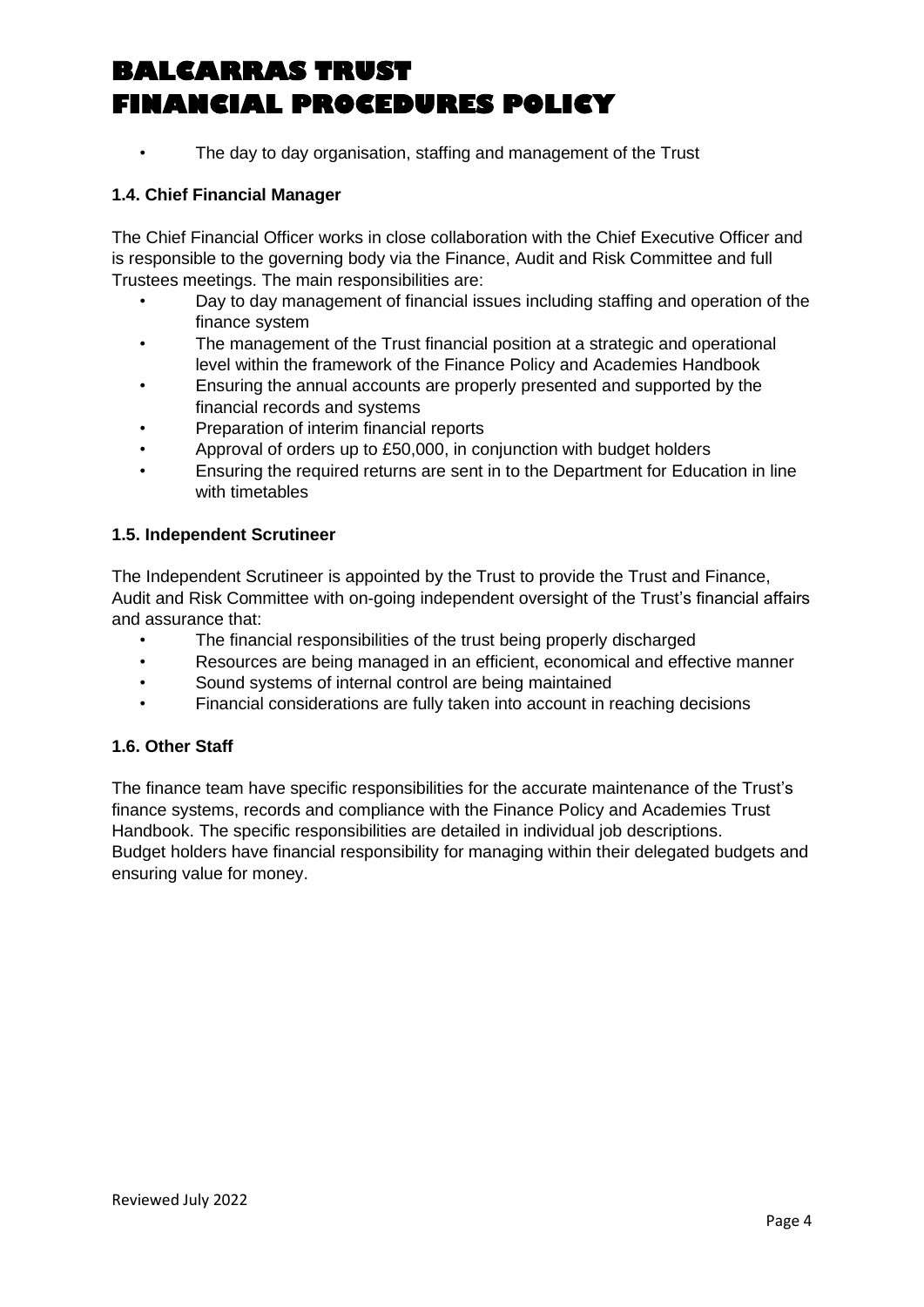## **2. Budgets**

### **2.1. Budget construction**

The Chief Finance Officer is responsible for the detailed preparation of the annual budget. In doing this he/she consults with other members of staff to ascertain detailed requirements.

The Finance, Audit and Risk Committee determine the overall sum within which the budget must be set, and the amount of any anticipated balance to be carried forward into the following financial year.

In constructing the budget, the Chief Finance Officer takes account of priorities identified in the Trust Development Plan and incorporates the costs of these in the budget.

If the budget total exceeds the amount of the ESFA allocation, plus or minus any balance brought forward from the previous year, the Chief Executive Officer and Chair of Trustees inform the ESFA immediately this becomes apparent.

The Finance, Audit and Risk Committee meets at least three times a year. During these meetings the committee considers a broad budget strategy and considers and approves the detailed budget.

The full Trust body subsequently approves the full budget and minutes this approval.

The Chief Financial Officer informs the ESFA of the approved budget in writing, in a format determined by the ESFA. The Chair of Trustees signs the submitted budget.

In constructing the detailed budget, the Chief Finance Officer takes account of the following and all other known factors:

- Any anticipated changes in pupil numbers
- Current and previous years expenditure levels on individual budget headings
- Development Plan priorities
- Staff pay awards and increments
- Anticipated price inflation
- Changes in the staffing complement
- Changes in the supply of services (gas, electricity, oil, water etc.).

#### **2.2. Budgetary control and monitoring**

The Chief Executive Officer is responsible for regular, detailed control of the Trust budget. To achieve this the Chief Executive Officer receives monthly reports from the Trust's accounting system.

The Chief Financial Officer is responsible for the preparation of these reports and accompanying commentary within 25 working days from the end of the month.

The Chief Executive Officer may assign budgetary responsibility for individual budget headings to other members of staff.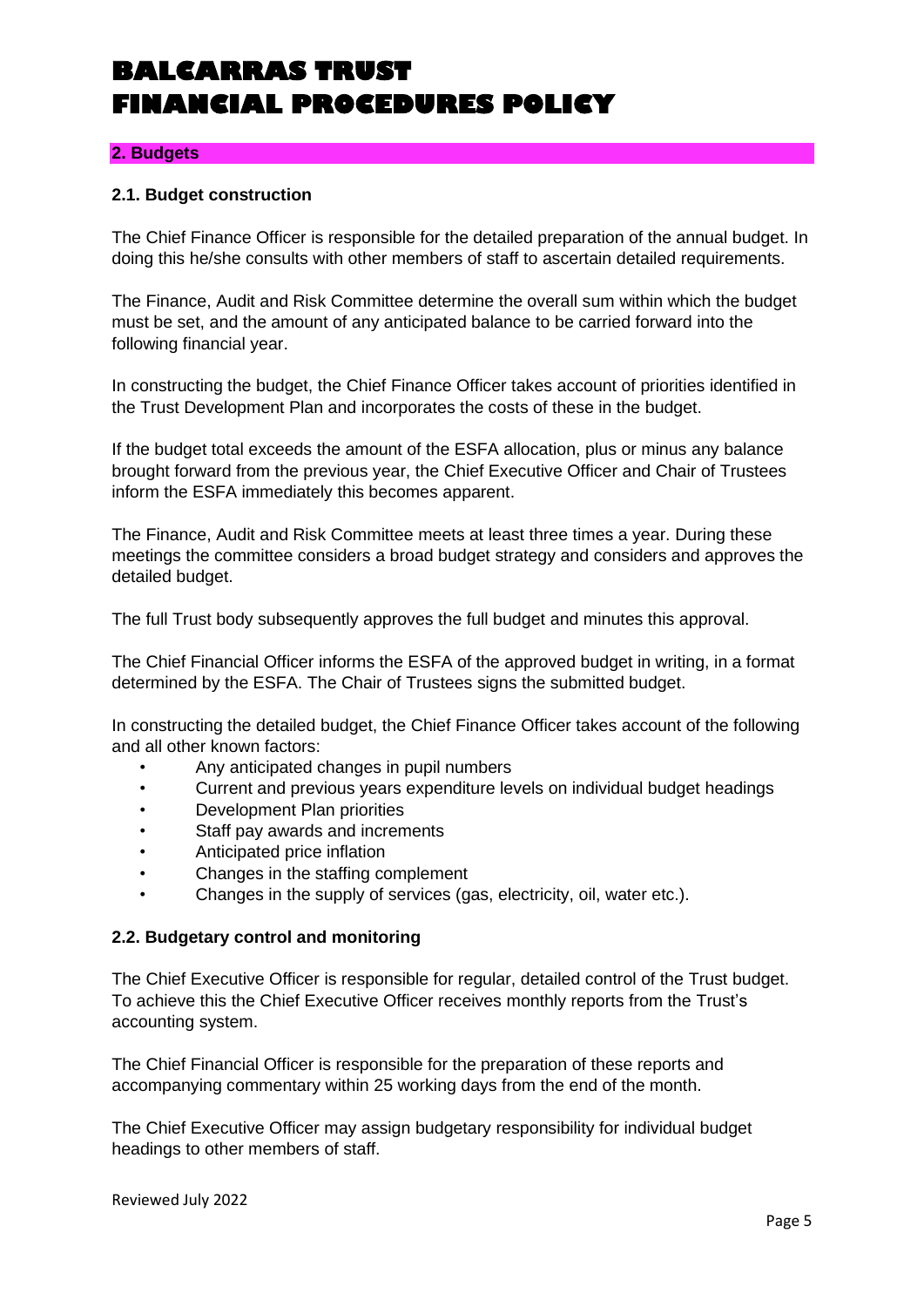## **2.3. Virement of budget**

The Chief Executive Officer's authority for budget virement is up to £10,000

The Finance, Audit and Risk Committee authorise all virements above £10,000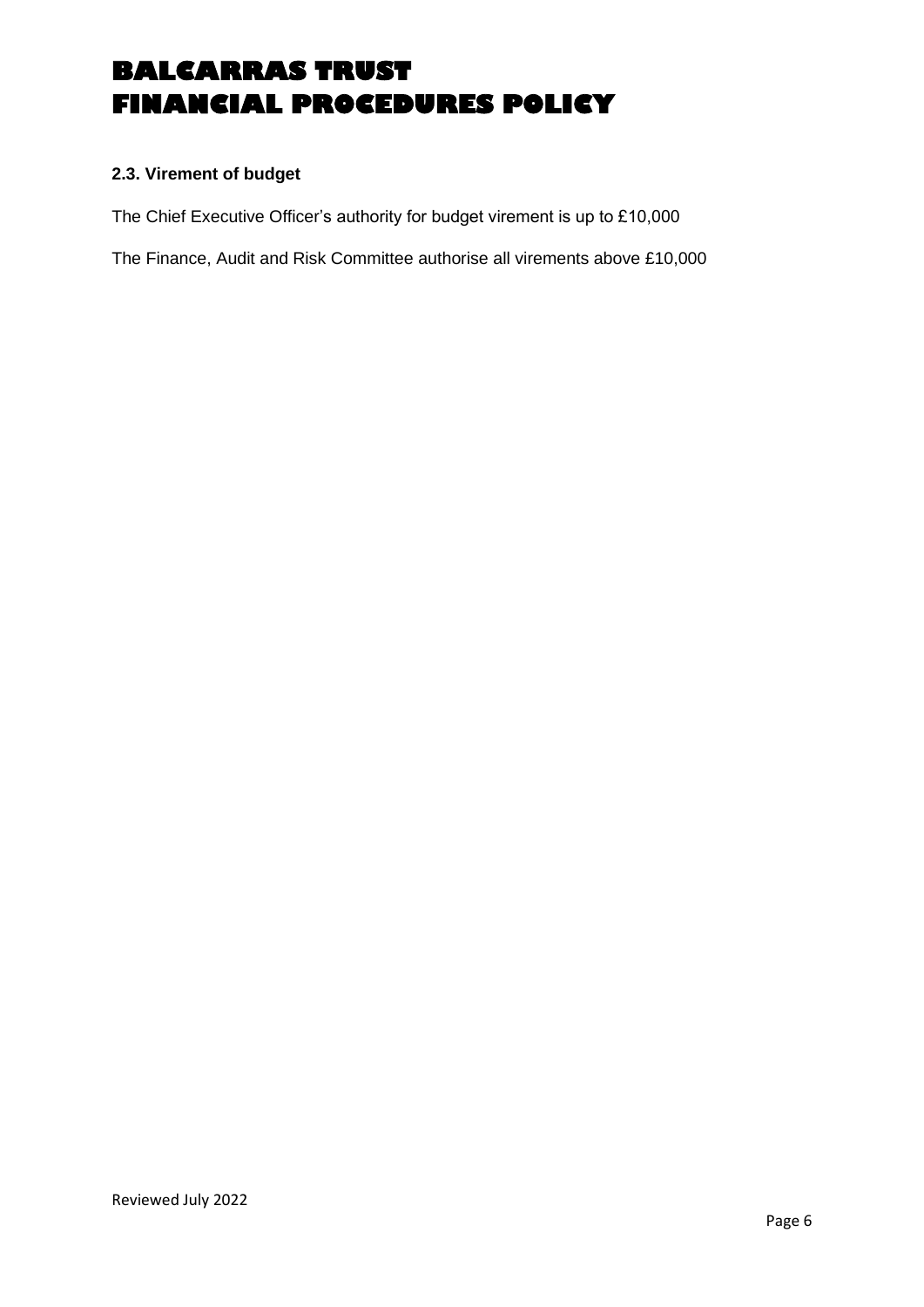### **3. Income**

## **3.1. Credit income**

The Trust receives income from the following:

- Grant allocations from the ESFA, GCC and other government bodies
- Invoiced hiring of facilities
- Invoiced consultancy
- Money collected from parents for school meals, school trips, gift aided donations and other items
- Other income by unannounced means, such as donations.

### **3.1.1. Grant income**

The ESFA, GCC and other government bodies notifies the amount of the grant prior to receipt. The Chief Financial Officer ensures this information is entered on the accounting system.

### **3.1.2. Invoice income**

An official invoice must be raised by the Chief Financial Officer, or other person under the direction of the Chief Financial Officer, in all cases and sent to the debtor as soon as possible after the provision of the goods/services, and no later than one month after the provision.

An electronic file of copy invoices will be maintained by the Finance team.

The debtor control account will be monitored monthly to identify debts requiring reminder and/or further debt recovery actions.

Reminders will be sent out after the following periods if the debt remains outstanding:-

- 1st reminder 30 days after due date
- 2nd reminder 60 days after due date

If after 90 days the debt remains unpaid, consideration will be given by the Chief Financial Officer, Chief Executive Officer and/or Trustees to writing the debt off in accordance with the following limits:-

- Upto £200 Chief Executive Officer or Chief Financial Officer may authorise write-off
- Upto 500 Chair of Trustees may authorise write-off
- Over £500 Finance, Audit and Risk Committee may authorise write-off

In each case, the possibility of taking legal action to recover the debt must be considered by the Chief Financial Officer, Chief Executive Officer, Chair and Finance, Audit and Risk Committee as appropriate.

As well as sending formal reminders, efforts must be made by the Trust to contact the debtor in order to secure recovery of the debt. If payment has not been received after 28 days of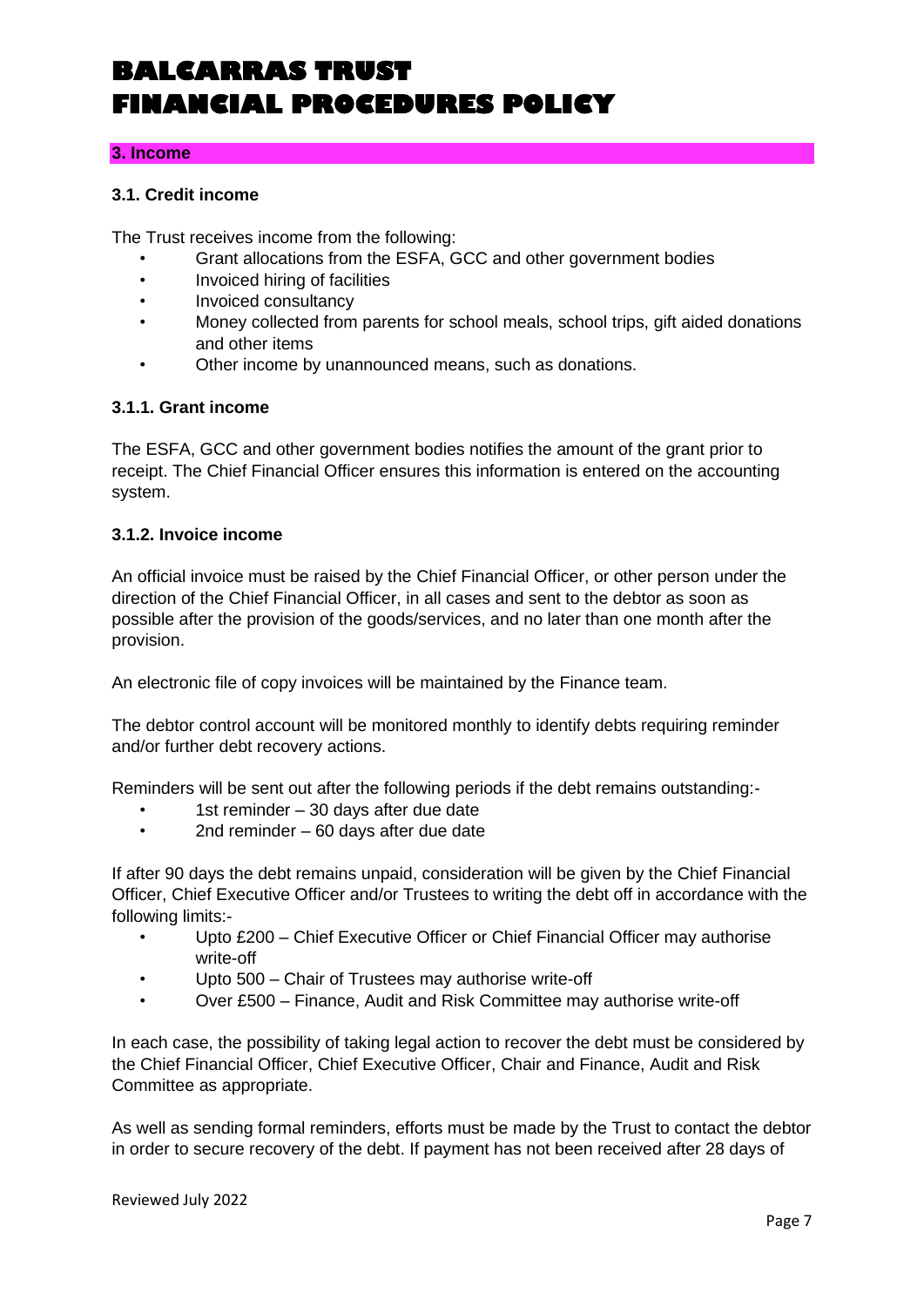the due date, no further goods or services must be provided until the outstanding debt is settled.

## **3.2. Cash income**

The Chief Financial Officer ensures all cash and cheque (or any other monetary instrument) receipts are reconciled and banked at the earliest opportunity. Finance Clerk issues an official receipt at the time of payment, a duplicate copy is retained at the Trust.

## **3.3. Banking**

The Chief Financial Officer ensures cash and cheques received are banked promptly and intact and the stamped paying-in slip is retained. No payments are made out of income received.

## **3.4. Charging policy**

The Finance, Risk and Audit Committee sets a charging policy to cover: -

- Lettings
- School visits (which will be costed by the teacher organiser, who will also take into account any students in financial difficulty)
- Music tuition
- Exam fees
- Private photocopying
- Private telephone calls

The Trust levies charges in accordance with the Charging Policy.

## **3.5. Donations**

Donations from any sources must be acknowledged by the issue of an official receipt to the payer. Donations should be properly recorded into the appropriate income budget and must be banked promptly and intact.

## **3.6. Other income**

All income used to offset expenditure (e.g. lettings, photocopying, telephone calls, music tuition, sales of work) must be paid into the Trust bank account and coded into the appropriate income code. Monies received from any sales of school equipment must similarly be paid into the Trust bank account.

## **3.7. Cash received from pupils**

Cash received from pupils must be fully and accurately recorded. Cash collected by departments must be handed over to the Finance Office daily. A receipt for the income will be generated and retained with the income record.

The Finance Office issues a receipt for cash payments of £20 or more.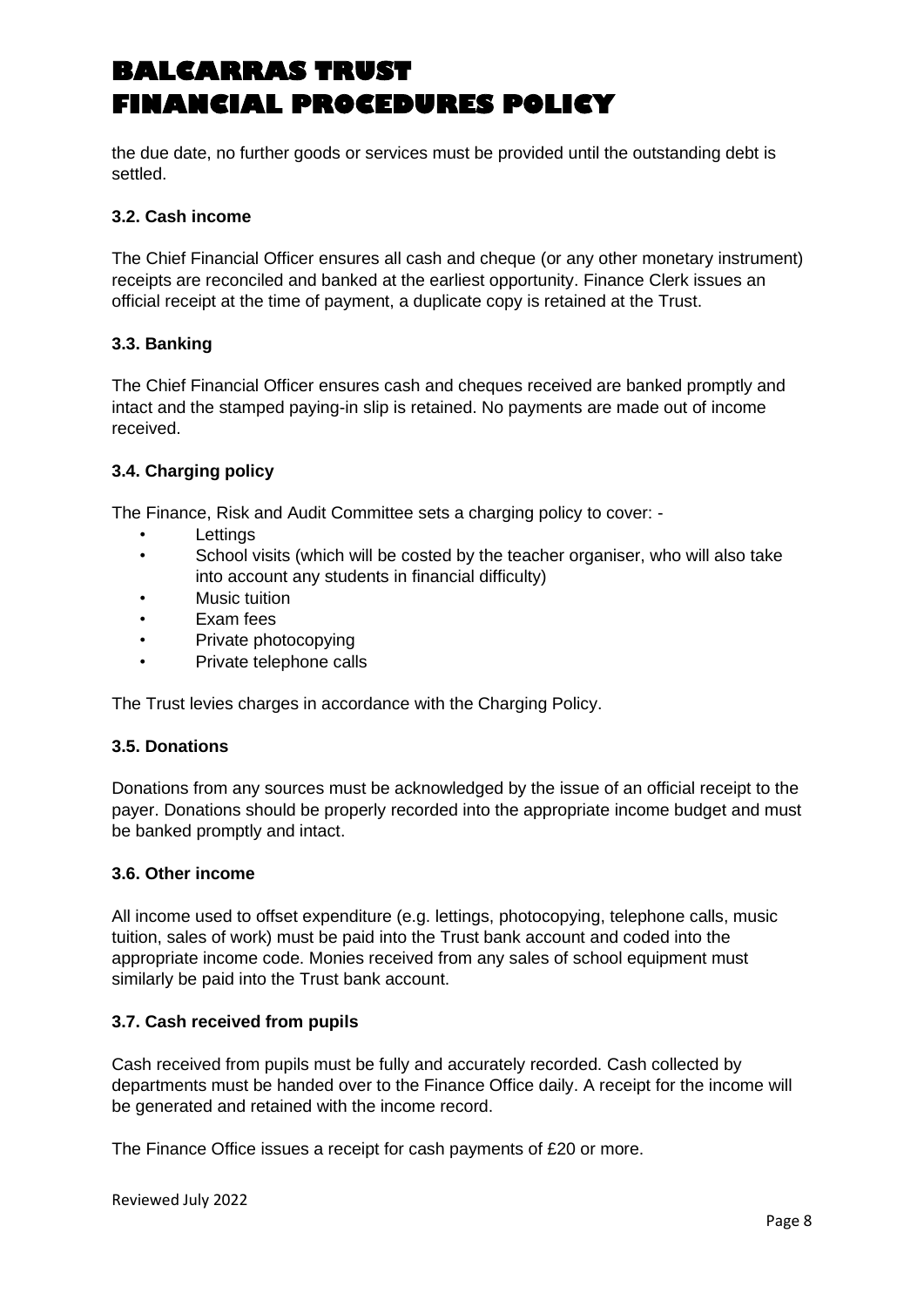## **3.8. Security of receipt books and tickets**

All unused receipts to acknowledge receipt of income must be held securely in the Finance Office of each school in the Trust.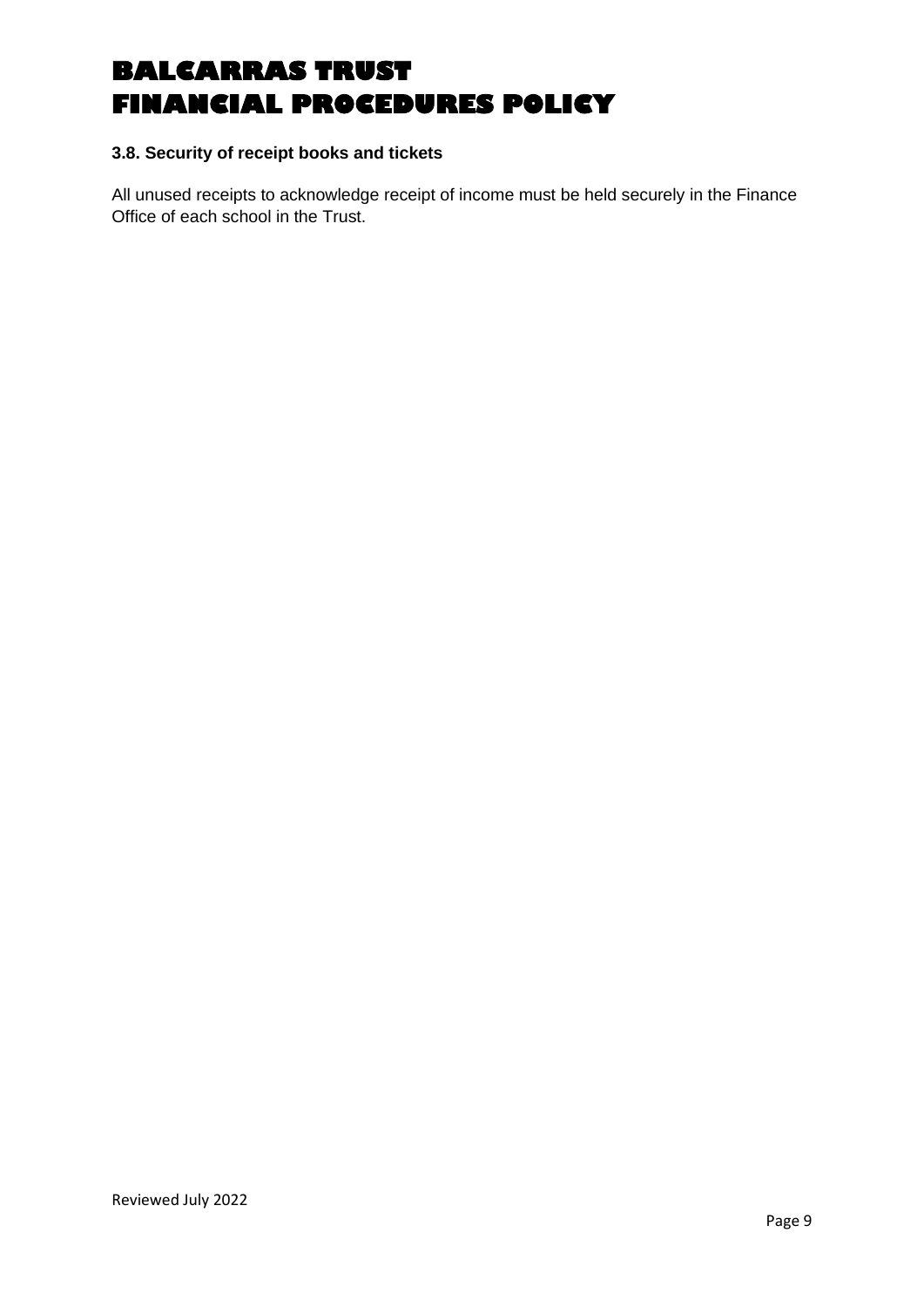## **4. Purchasing**

## **4.1. Ordering**

Trust procedures for purchasing should ensure that purchases are as required and are only for valid school purposes.

Requisitions must be approved by the appropriate budget holder. These are then converted to Purchase Orders by the Finance Team. For orders over £250, the official order produced from the finance system must be authorised on the system by the Chief Financial Officer before it is sent to the supplier.

The Chief Financial Officer will obtain the written approval of purchase orders in excess of £10,000 from the Chief Executive Officer.

If an order has been placed over the telephone by the Finance Team an official order number will be given and the invoice checked against this number. Alternatively official confirmation of the order must be sent as soon as possible afterwards, e.g. by email.

The IT Manager must always be consulted before ordering any computer equipment or software.

Official orders must not be used to procure goods for private purposes.

Records of all official orders placed must be retained on file at the Trust by the Finance Team.

When placing orders it is the responsibility of the initiator to ensure that Standing Orders are adhered to, these being –

## **4.2. Quotations / tenders**

#### **4.2.1. For orders for goods/services under £50,000**

- £5,000 £10,000 at least three prices to be examined and retained (these prices may be taken from suppliers' written or verbal quotations or catalogues/price lists) except under emergency situations when the Chief Financial Officer may select a single supplier
- £10,001 £50,000 independent written evidence of at least three prices must be obtained and retained (except where only a single specialist supplier is able to provide the required goods/services)

## **4.2.2. Orders for goods/services over £50,000**

Tenders must be invited in accordance with specific Standing Orders.

• From at least three appropriate contractors, or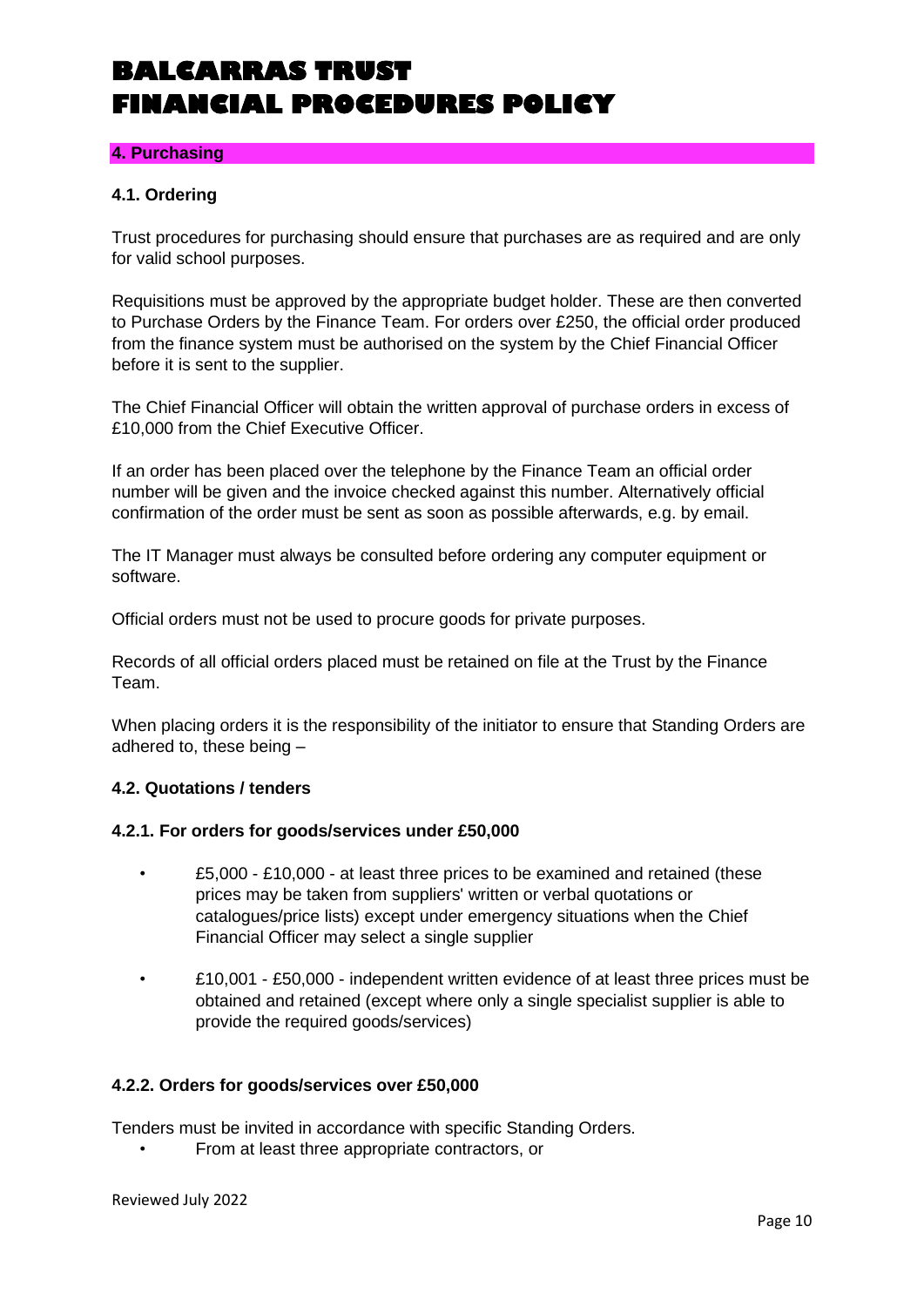• By open competition by advertisement in local newspapers or appropriate journals

## **4.2.3. Contracts over £209,000**

In the event that the Trust wishes to place a contract over £209,000 (for lifetime value – not just a single year) Public Procurement regulations apply. The Finance, Audit and Risk Committee and Chief Financial Officer should carefully review the latest requirements of the legislation.

## **4.3. Trustee involvement**

As well as ensuring that the above have been adhered to, it is the responsibility of the Chief Executive Officer to ensure that Trustees are consulted in the following circumstances:-

- Review of quotations obtained where estimated costs exceed £50,000
- Review of quotations that exceed £10,000, when the lowest quote is not the most suitable or when the prerequisite number of quotes could not be obtained. In such circumstances the Trustees should formally authorise a waiver of the regulations, either to the purchase or retrospectively, if necessary

## **4.4. Receipt of goods**

Once items ordered have been received, the Budget Holder must ensure that items delivered, correspond to the details contained in the delivery note. Upon examination of goods the Budget Holder must also ensure that both quality and quantity are appropriate. The Budget Holder is responsible for recording the receipt of the goods on the appropriate finance software. (The Budget Holder may delegate this responsibility, but the Budget Holder must have a clear understanding of where responsibility lies)

## **4.5. Invoice recording**

The Chief Financial Officer ensures that all invoices are recorded promptly in the Trust's accounting system on receipt.

## **4.6. Invoice check and authorisation**

The Budget Holder checks invoices against order and delivery for quantity, quality and price, and approves them on the appropriate financial system.

The Chief Financial Officer ensures suppliers that are a named individual are properly registered with the HMRC as self employed for the type of work undertaken. If they are not registered these suppliers are paid through the payroll.

## **4.7. Cheque payments**

4.7.1.Supplier payments are made electronically. In exceptional circumstances, cheques can be issued from a manual chequebook. All unused cheques are securely locked in the safe located in the finance office.

Reviewed July 2022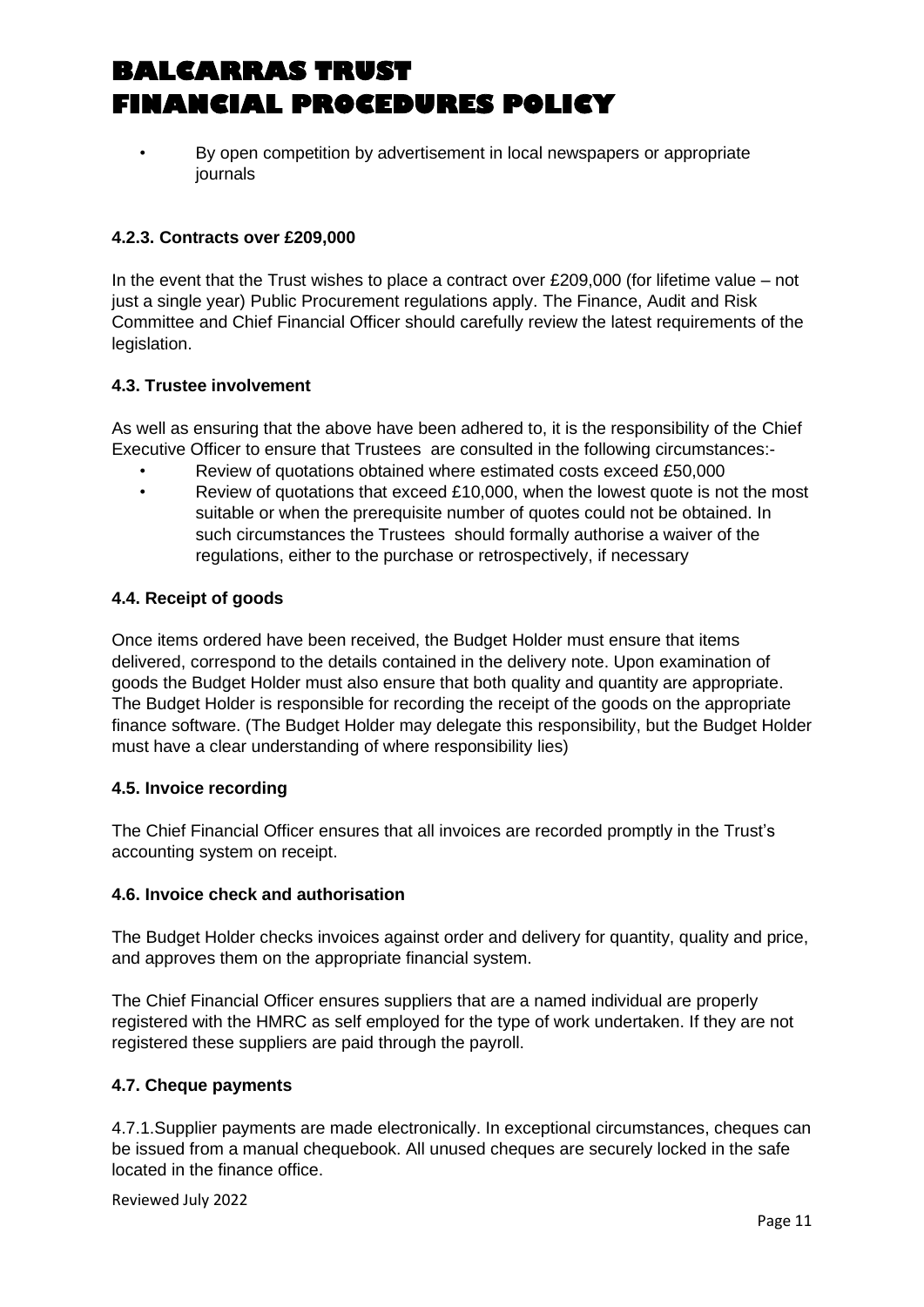4.7.2. All cheques issued require the signatures of two authorised signatories before issue.

Authorised signatories of the cheques are:

- a member of the SMT.
- Chair of Trustees,
- Vice Chair of Trustees,
- Chair of the Finance, Audit and Risk Committee
- Chief Financial Officer.

The person who authorises an invoice is not a signatory of the cheques pertaining to that invoice.

Any cheque with a value in excess of £10,000 requires the signature of at least one of the designated Trustees (exception being for payment to the HM Revenue & Customs).

All cheques are signed manually and signing of blank cheques is prohibited.

All cheques presented for signature are supported by authorised documents.

Supporting documents have the cheque number written on them as soon as cheques have been drawn and reviewed for accuracy, and before presentation for signature.

### **4.8. Direct Bank Payments**

Payments of invoices and expenses will in general be by faster payments through the bank. The Finance Team will process all payments through the electronic finance system producing a csv file of a payment run. The payment run csv file is to be uploaded on to the bank account by the Chief Financial Officer for release by one of the designated members of the SMT.

## **4.9. Credit Card Purchases**

Credit card holders are responsible for the appropriate use of their cards, within the limits that the cards have. Card holders must submit receipts, together with information about how to code the receipts, in the appropriate form as specified by the Finance Department. Where a card holder is wishing to have an expense coded to a cost centre that is not one of their own, they should provide written confirmation from the budget holder of that cost centre that they agree to receiving the charge.

Credit card receipts / invoices will be authorised by the Chief Financial Officer, who may seek further authorisations if the transaction is not of a routine nature.

## **4.10. Petty cash (for schools that are not 'cashless')**

Day to day operation of the petty cash account is the responsibility of the Chief Financial Officer.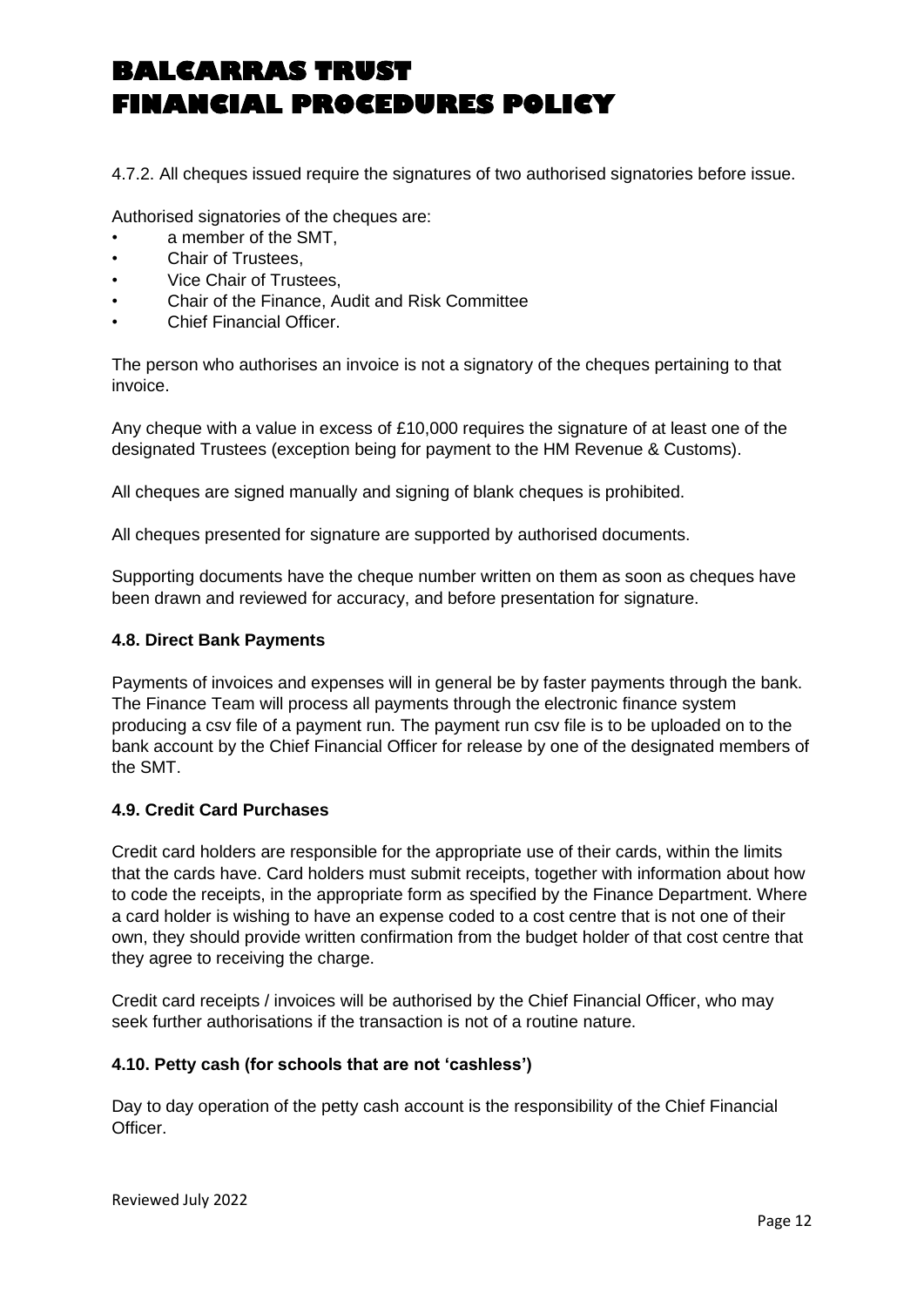All petty cash expenditure, and reimbursement income, is promptly recorded in the petty cash record.

Each time a reimbursement claim is submitted, the finance officer completes a reconciliation ensuring that cash expended, plus cash in hand or at bank, plus stamps held, equals the amount of the advance.

All members of staff who wish to purchase items from the petty cash account obtain prior approval from the Chief Executive Officer. Vouchers (receipts, paid invoices etc.) to evidence the payment are presented to the Finance Office by members of staff when reclaiming cash from the account. The finance office retain these vouchers.

In normal circumstances individual purchases from petty cash do not exceed £10. In exceptional circumstances payments up to £20 may be made, with the express prior approval of the Chief Executive Officer. Such payments should be for emergencies only and should not simply result from a lack of planning.

All cash and cheque books are retained securely.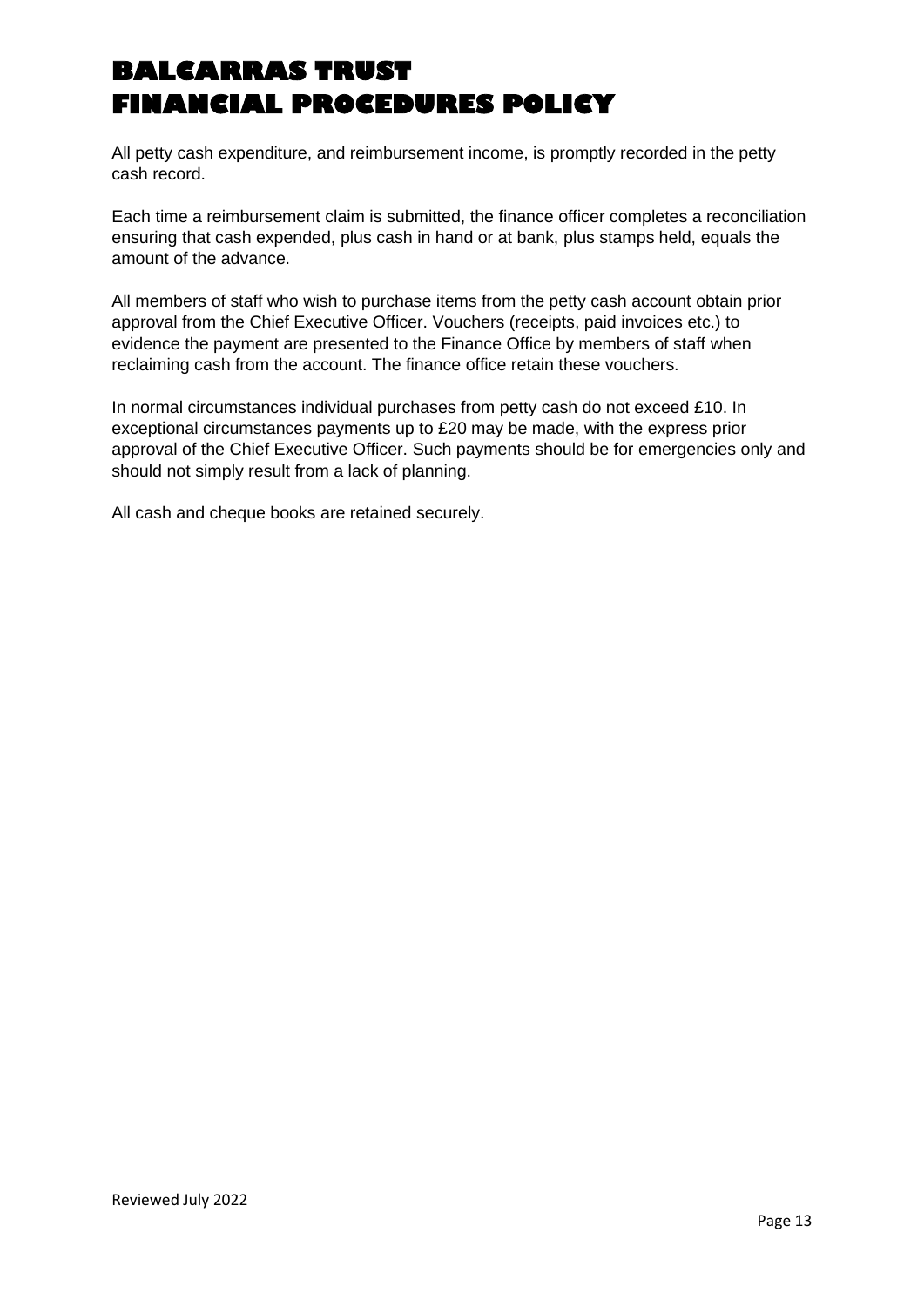### **5. Payroll**

The Trust operates its payroll system using SAGE payroll software system. Key features are:-

- Data in the SAGE software will be backed-up each month to ensure at least one month's complete data is available at any time
- SAGE software will be updated as soon as new software releases are issued
- All staff will be paid on 26th of each month, or the previous working day should that fall on a non-working day
- All salaries must be paid to staff using BACS
- All staff access to internet will receive their payslip electronically; staff not on email will receive a payslip via collection from their school's Finance Office.
- All statutory deductions must be paid to the relevant body (e.g. LGPS, TPA, HMRC) by the relevant deadlines
- P60s will be issued by 31st May each year for the previous April to Mach tax year. Where a new starter fails to produce a P45 their previous employer a P46 form will be issued
- All support staff payslips must explicitly show and holiday pay entitlement adjustments relating to additional hours and/or unpaid leave

#### **5.1. Starters/variations/leavers**

5.1.1. The Chief Financial Officer provides the following information for new employees:

- Payroll information form
- Letter of employment signed by the Chief Executive Officer
- Support Staff Pension forms to be completed and submitted to the County Pensions Department

#### **5.1.2. Amendments**

- All amendments to salaries (apart from regular claims such as overtime) must include a completed Payroll Change Form, which must be signed by the CEO.
- Employees to notify and authorise by signature changes of personal details such as address or bank accounts in writing

### **5.1.3. Leavers**

Notification of leavers is in writing by a letter of resignation from the employee

The Chief Financial Officer is responsible for

- notifying Pensions Department by completion of the "Leavers Form".
- issuing a P45 with the final payslip.

## **5.2. Timesheets**

#### **5.2.1. Overtime**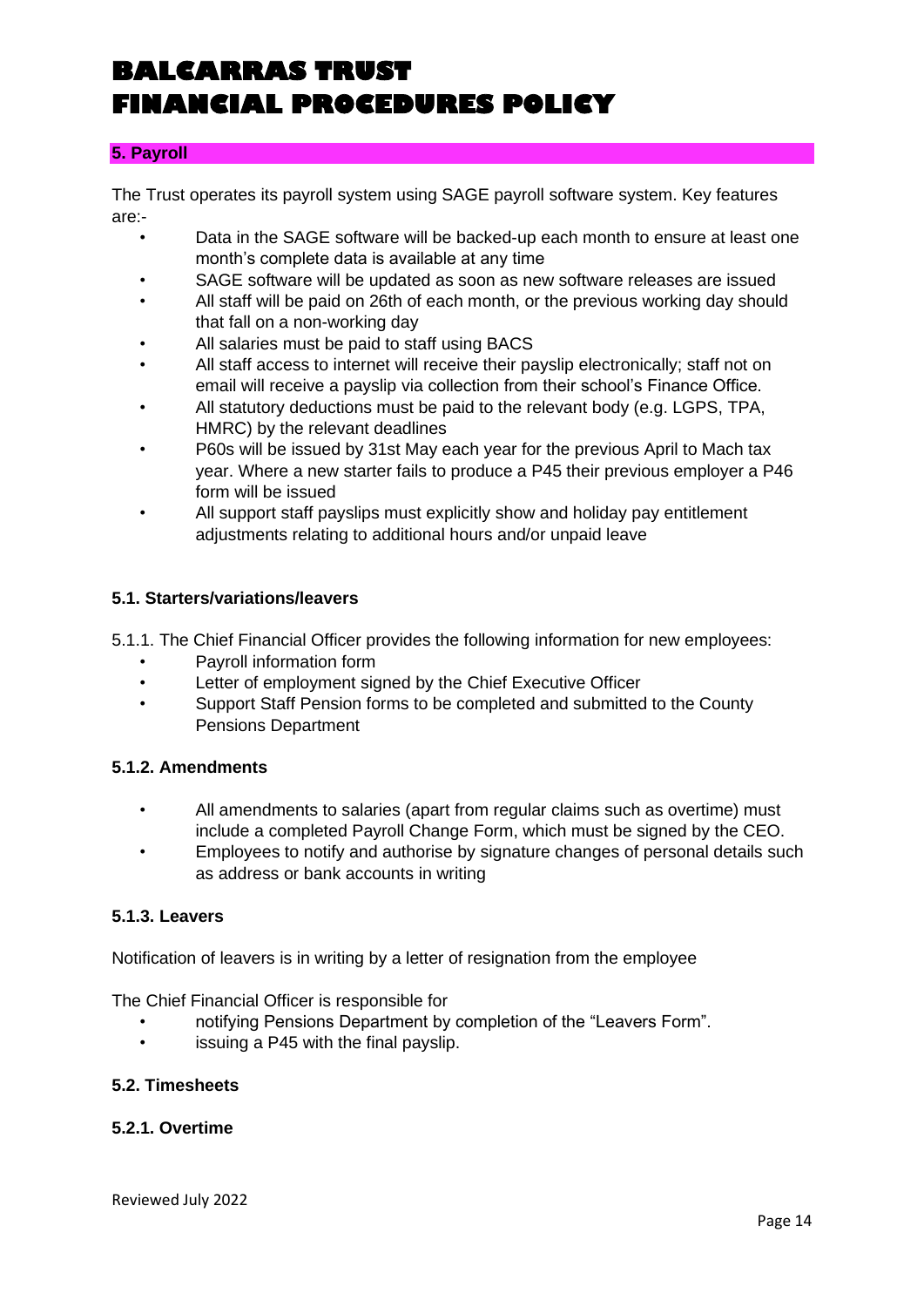Employees are responsible for submitting their overtime forms to their line manager for authorisation, the line manager is responsible for submitting these to the Finance Office.

## **5.2.2. Cleaning / Catering Staff**

Employees are responsible for submitting their timesheets to their line manager for authorisation, the line manager is responsible for submitting these to the Finance Office. Where appropriate, the Time and Attendance systems should be used.

## **5.2.3. Sports Centre Staff**

Employees are responsible for submitting their timesheets to their line manager for authorisation, the line manager is responsible for submitting these to the Finance Office.

## **5.3. Checking payroll data**

The Chief Financial Officer is responsible for the preparation of the monthly payroll. A nominated member of the SMT is responsible for checking it.

Variance reports are produced from Sage Payroll highlighting changes between the current month's pay element and the last time that individual received a similar payment.

### **5.4. Pay-related expenses**

Pay related expenses should be signed off by the line manager, and submitted to the Finance Office. The Finance Office makes payment of these as part of the regular supplier payments routines.

## **5.5. Staff Fund deductions**

For the purposes of generating funds for staff leaving presents, the Finance Office is authorised to deduct £15 from full time staff, £10 from part-time in September from employees' monthly net pay, except where the employee has expressly opted out of the scheme. These funds are exempt from other Trust funds and must not be used to fund school-related expenditure.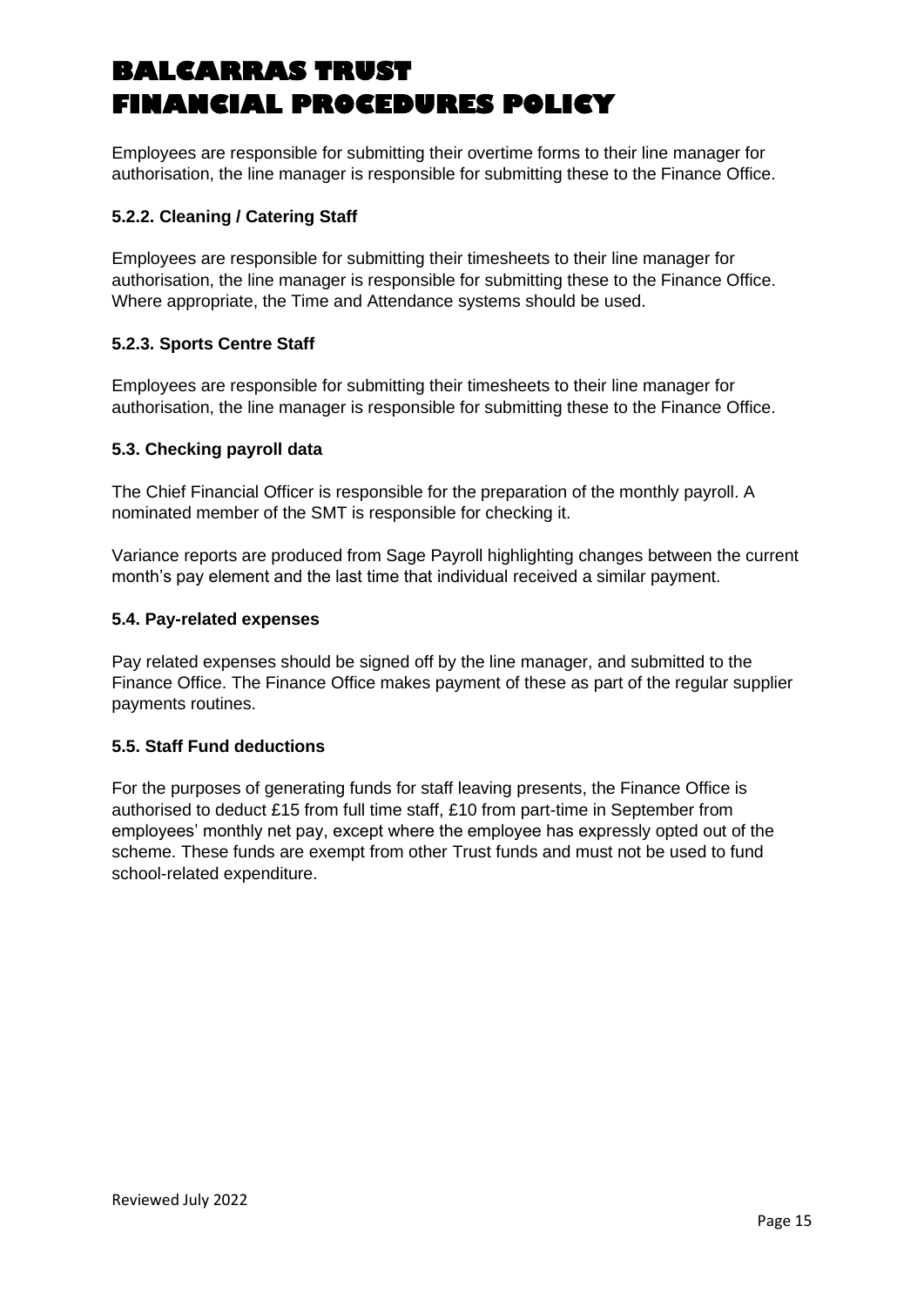#### **6. Assets**

#### **6.1. Inventory**

The portable, desirable, attractive assets of the Trust, as well as any assets of intrinsic value (e.g. antiques) will be recorded in the Trust's inventory. Full details (make, model, serial number, approximate value) shall be recorded, subject to a minimum value for an individual item of £1,000.

The Chief Financial Officer is responsible for keeping the overall inventory up to date; each department head is responsible for keeping their individual department's inventory up to date by adding new items when they are received into Trust.

All asset disposals must ensure the best possible value is obtained. Items up to a value of £1,000 may be sold or written out of the inventory on the authority of the Chief Executive Officer. Over this limit, the Governing Body authorises and details recorded in the minutes. Reasons are recorded in the inventory, together with the Chief Executive Officer's signature (up to £1,000) or the Trustees' minute reference  $(E1,000$  and over). An official receipt for sales income must be issued to the purchaser. VAT must be charged when required.

For disposal of fixed assets which have been funded by the ESFA the Chief Financial Officer will adhere to the requirements laid down in the Academies Trust Handbook.

Inventories shall cover all areas of the Trust, and be arranged on a room-by-room basis. A separate inventory is maintained to include items which are not allocated to a specific room.

The inventory is checked against the actual assets by the Chief Financial Officer on an annual basis. The check is evidenced by the checker signing and dating the inventory.

#### **6.2. Depreciation**

Depreciation is provided on cost or valuation in equal annual instalments over the estimated useful life of the assets.

Assets are capitalised for all single items above the value of £1,000.

A full year's depreciation is charged in year of purchase. No depreciation is charged in year of sale.

The standard rates of depreciation are as follows:-

| Asset type                   | Depreciation period | Depreciation rate |
|------------------------------|---------------------|-------------------|
| Computer equipment and       | 5 years             | 20%               |
| software                     |                     |                   |
| <b>Fixtures and fittings</b> | 5 years             | 20%               |
| <b>Buildings</b>             | 20 years            | 5%                |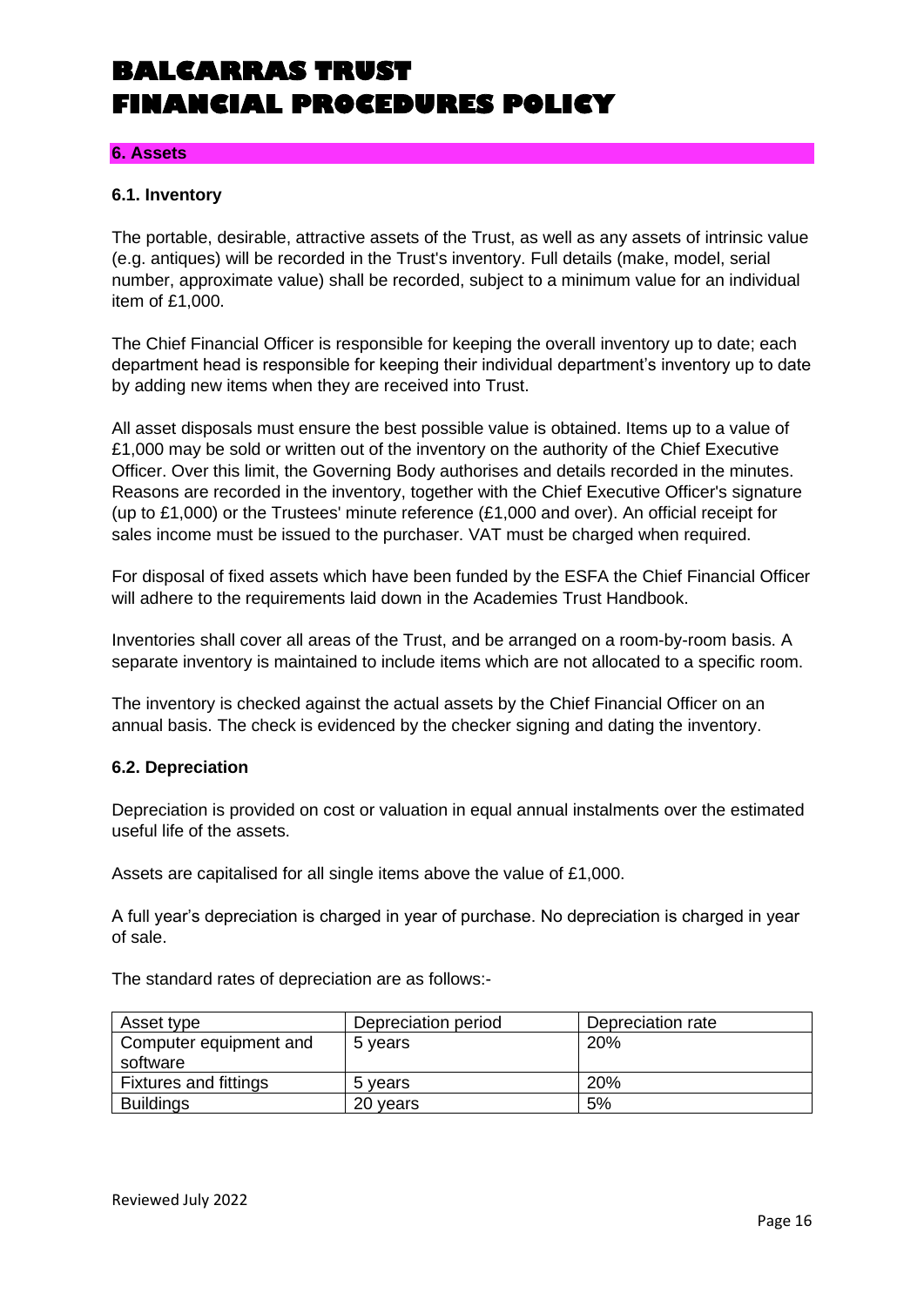Note: The above are general standard depreciation rates. Individual capitalised fixed assets may need to have specific depreciation periods set; this will need to be specifically approved by the Finance, Audit and Risk Committee.

## **6.3. Off-site register**

The IT Manager records any electronic inventory items taken off-site by members of staff for official purposes in a register. The date borrowed, and the signature of the borrower, is recorded. The IT Manager records the date when the item is returned.